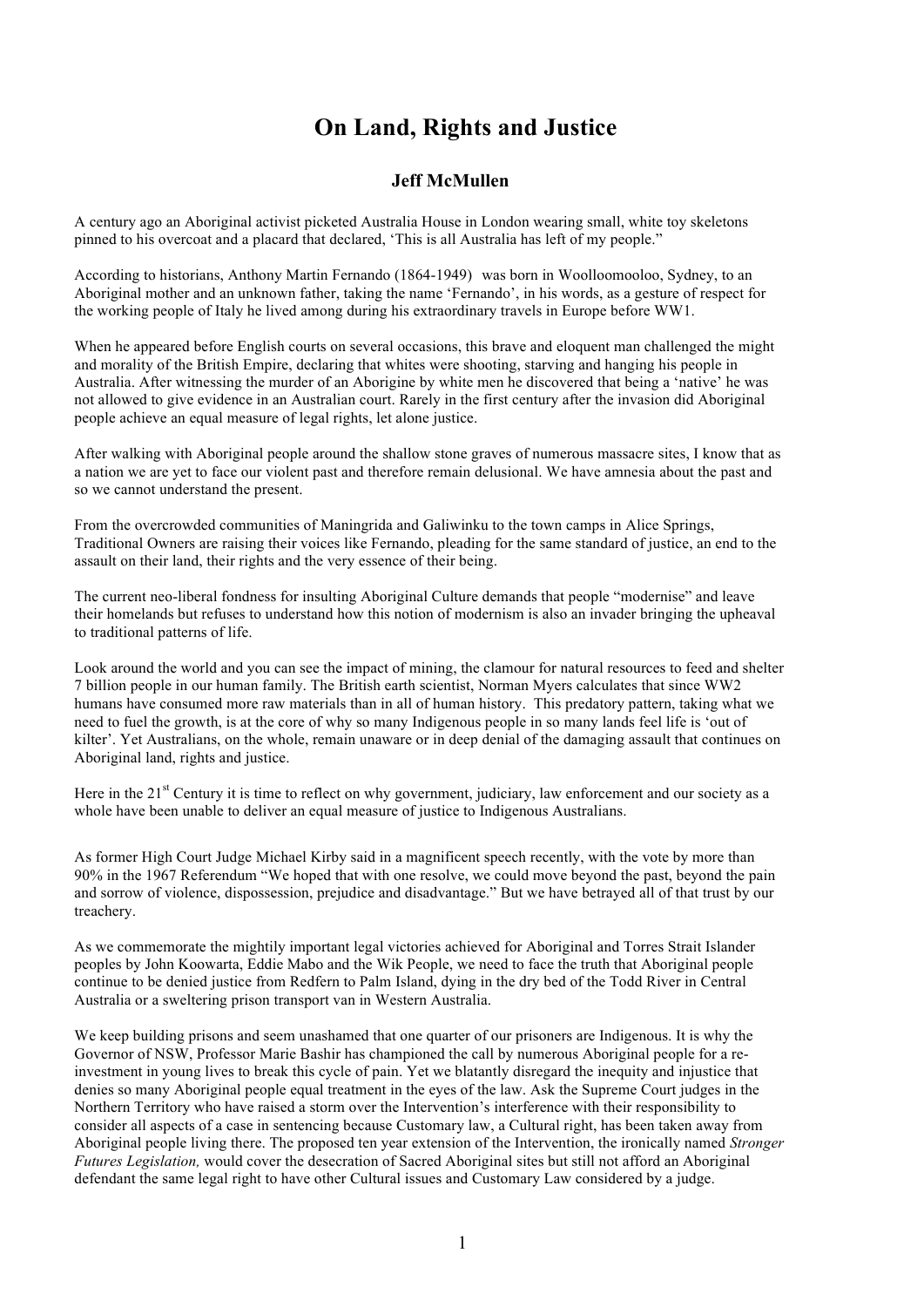Why have we denied Aboriginal people the full measure of protection of our Racial Discrimination Act?

Why do we discriminate, officially and unapologetically, by inflicting alcohol laws, income management and numerous forms of punishment aimed overwhelmingly at just one group of citizens?

Why do we trample our domestic and international laws by refusing to allow Aboriginal communities the selfdetermination that is their legal right?

There is still no equal measure of justice in this country if you are black.

Once we the people have entrusted elected politicians with great power, governments pursuing ideological agendas can so easily weaken the rulings of our most important courts. Even the seven member High Court is influenced by a Government's appointment of a single man or woman, a power that Michael Kirby points out, has produced setbacks and major defeats for Aboriginal legal cases including the Maningrida leader, Reggie Wurridjal's 2009 challenge to the Northern Territory Intervention.

Politicians reply that this is how it works in a Democracy and is what our Constitution intended. If we vote for them, we get what we deserve. But the lasting lesson of the 1967 Referendum, as Michael Kirby observes, is that even if more than 90 % of voting Australians clearly intended our government to make laws that advanced the wellbeing of Aboriginal people, Government has failed its responsibility.

Aboriginal people see no real consistency in Australian law despite its recourse to legal precedent. The Koowarta, Mabo and Wik decisions were soon followed by 'bucket loads of extinguishment'. Amendment after amendment to Native Title weakened this shaky grasp of Aboriginal rights. Even in a contest for the scraps of land left over or won after years of costly legal battle, Aboriginal people still struggle to harness any resource profit from their lands. So many successful land claims have been followed by State Government appeals or the threat of compulsory acquisition.

On the bigger stage, Australia's legal responsibility to observe the International laws on human rights are ignored. Our Governments can barely conceal their contempt for the world's most respected human rights authorities who have dared to pass a negative judgement on the Northern Territory Intervention's on going discrimination and the Government's crushing, controlling and punitive policies towards Aboriginal people.

Much of the fault for this legal mess in the  $21<sup>st</sup>$  Century, especially the delays and unfair burden on Aboriginal people to prove continuous association with their land to regain their birth-right, can be sheeted home to the politicians who lacked the will and the belief in the crucial hours. In the recent Four Corners Program, *Judgement Day,* Paul Keating told reporter Liz Jackson that towards the end of the Mabo Native Title negotiations the biggest pressure came from the Labor Caucus, members of his own party who wanted the Prime Minister to give up. To Keating, "legislative rights are a gift….this was a crack of light to deal with fundamental Colonial dispossession.'

What the *Four Corners* program did not emphasise is that Paul Keating was never prepared to give Aboriginal people the power to veto mining on their land. While sub-soil mining rights belong to the Commonwealth, access by mining companies ultimately will be determined by Government, especially with the increased powers demanded by the new 'Chief Protector', Indigenous Affairs Minister, Jenny Macklin.

So where do we stand 45 years after the 1967 Referendum, 30 years after the Koowarta High Court decision and 20 years after Mabo? An honest appraisal finds that our democracy has been terribly weakened. The will of the people has been denied and this is clearly reflected in the historic low standing of our political leaders. On land, rights and justice Aboriginal people remain the most deeply aggrieved.

In his Lowitia O'Donoghue Oration at the University of Adelaide on May 29<sup>th</sup> 2012, former High Court judge Kirby made a strong case for both desperately needed political activism and a highly principled judicial process and legal reform to address the persistent injustice faced by Indigenous Australians. He captured the failure of Australian political leadership to seize an historic opportunity and offered a vision of what might have been.

*"If in the heady aftermath of the 1967 referendum, we were starting again, what would hindsight suggest that we should have done in Australia? Probably, our Parliament should have struck with bold legislation while the iron was hot. We should have moved quickly to include a preambular acknowledgement of the Aboriginal and Torres Strait Islander people in the Constitution. Embarked on a process to create a national properly representative*